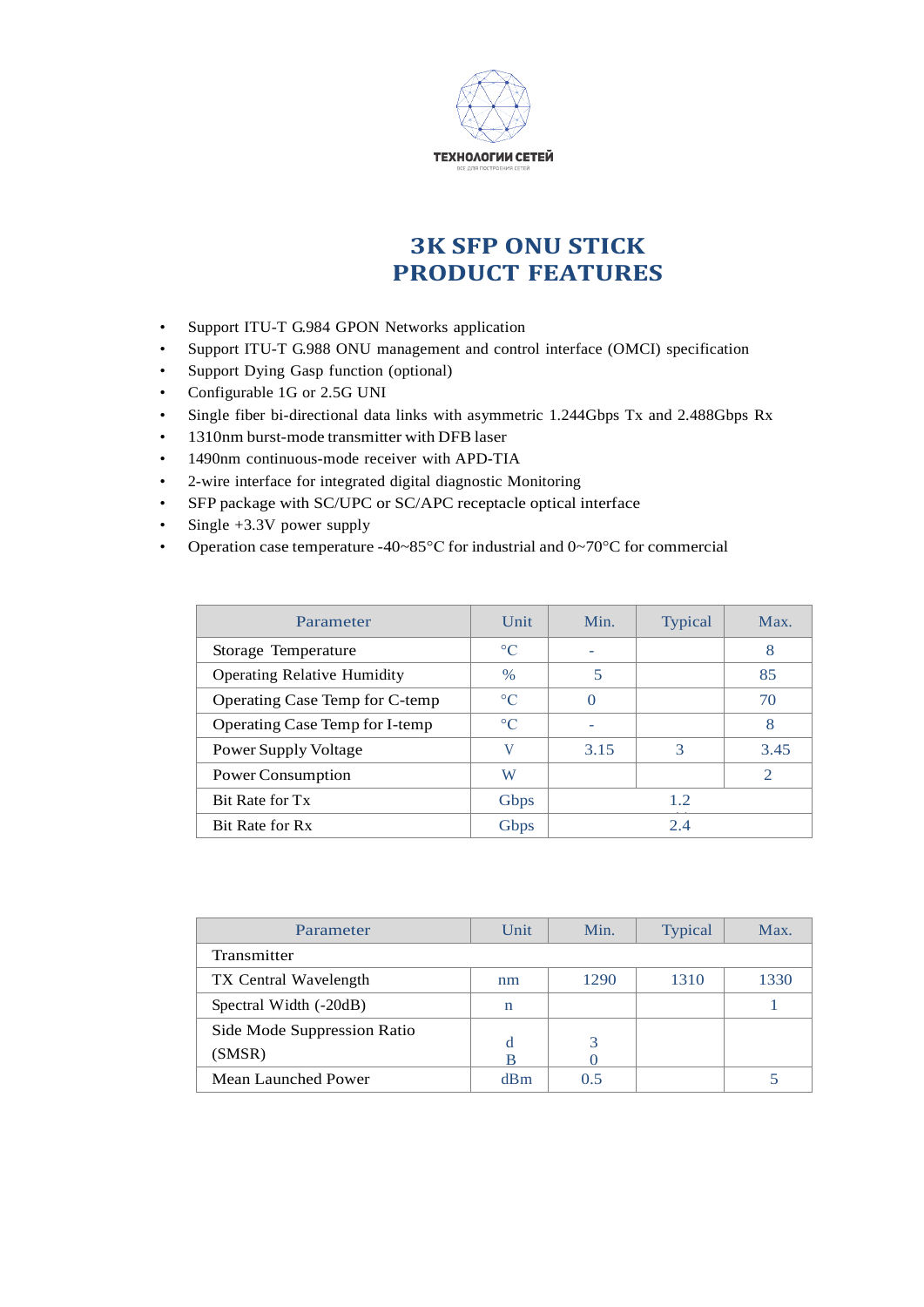

| Mean Launched Power (TX Off)                                      | dBm                         |                     |      | $-45$      |  |  |
|-------------------------------------------------------------------|-----------------------------|---------------------|------|------------|--|--|
| <b>Extinction Ratio</b>                                           | d                           | 10                  |      |            |  |  |
| <b>Optical Return Loss Tolerance</b>                              | dB                          | $-15$               |      |            |  |  |
| Transmitter and dispersion Penalty                                | $\mathbf d$                 |                     |      | 1          |  |  |
| <b>Transmitter Mask</b><br>$(PRBS223 -$                           | Compliant With ITU-T G984.2 |                     |      |            |  |  |
| Receiver                                                          |                             |                     |      |            |  |  |
| Receive Wavelength                                                | $\mathbf n$                 | 1480                | 1490 | 1500       |  |  |
| Sensitivity<br>$(PRBS223 - 1@2.488G, ER=8.2,$<br>$BER < 10^{-10}$ | dBm                         |                     |      | $-28$      |  |  |
| Overload<br>$(PRBS2^{23} - 1@2.488G, ER=8.2,$<br>$BER < 10^{-10}$ | dBm                         | 8                   |      |            |  |  |
| Loss of signal De-assert Level                                    | dBm                         |                     |      |            |  |  |
| Loss of signal assert Level                                       | dBm                         |                     |      |            |  |  |
| <b>LOS Hysteresis</b>                                             | dB                          | 0                   |      | 6          |  |  |
| WDM Filter isolation to<br>n<br>1441<br>m                         | $\mathbf d$<br>B            | $\overline{2}$<br>5 |      |            |  |  |
| WDM Filter isolation to<br>n<br>1250<br>m                         | $\mathbf d$<br>B            | 3<br>6              |      |            |  |  |
| Electrical Interface Characteristics                              |                             |                     |      |            |  |  |
| Data Input Swing Differential/TX                                  | m                           | $\overline{2}$      |      | 2000       |  |  |
| Data Output Swing Differential/RX                                 | mV                          | $\overline{4}$      |      | 1600       |  |  |
| Date Differential Impedance                                       | Ω                           | 90                  | 100  | 1          |  |  |
| <b>LVTTL Output High</b>                                          | V                           | 2.                  |      | <b>Vcc</b> |  |  |
| <b>LVTTL Output Low</b>                                           | V                           | $\Omega$            |      | 0.4        |  |  |
| <b>LVTTL</b> Input High                                           | V                           | 2.0                 |      | $Vec+0.3$  |  |  |
| LVTTL Input Low                                                   | V                           | 0                   |      | 0.8        |  |  |
| <b>Timing Characteristics</b>                                     |                             |                     |      |            |  |  |
| Turn On Time at Burst mode $(T_{ON})$                             | n                           |                     |      | 12.8       |  |  |
| Turn Off Time at Burst mode $(TOFF)$                              | ns                          |                     |      | 12.8       |  |  |
| TX-SD Assert Time $(T_{TXSD ON})$                                 | n                           |                     |      | 100        |  |  |
| TX-SD De-assert Time $(T_{TXSD \t{OFF}})$                         | ns                          |                     |      | 100        |  |  |
| LOS Assert Time $(T_{\text{LOSA}})$                               | us                          |                     |      | 1          |  |  |
| LOS De-assert Time $(T_{\text{LOSD}})$                            | us                          |                     |      | 100        |  |  |